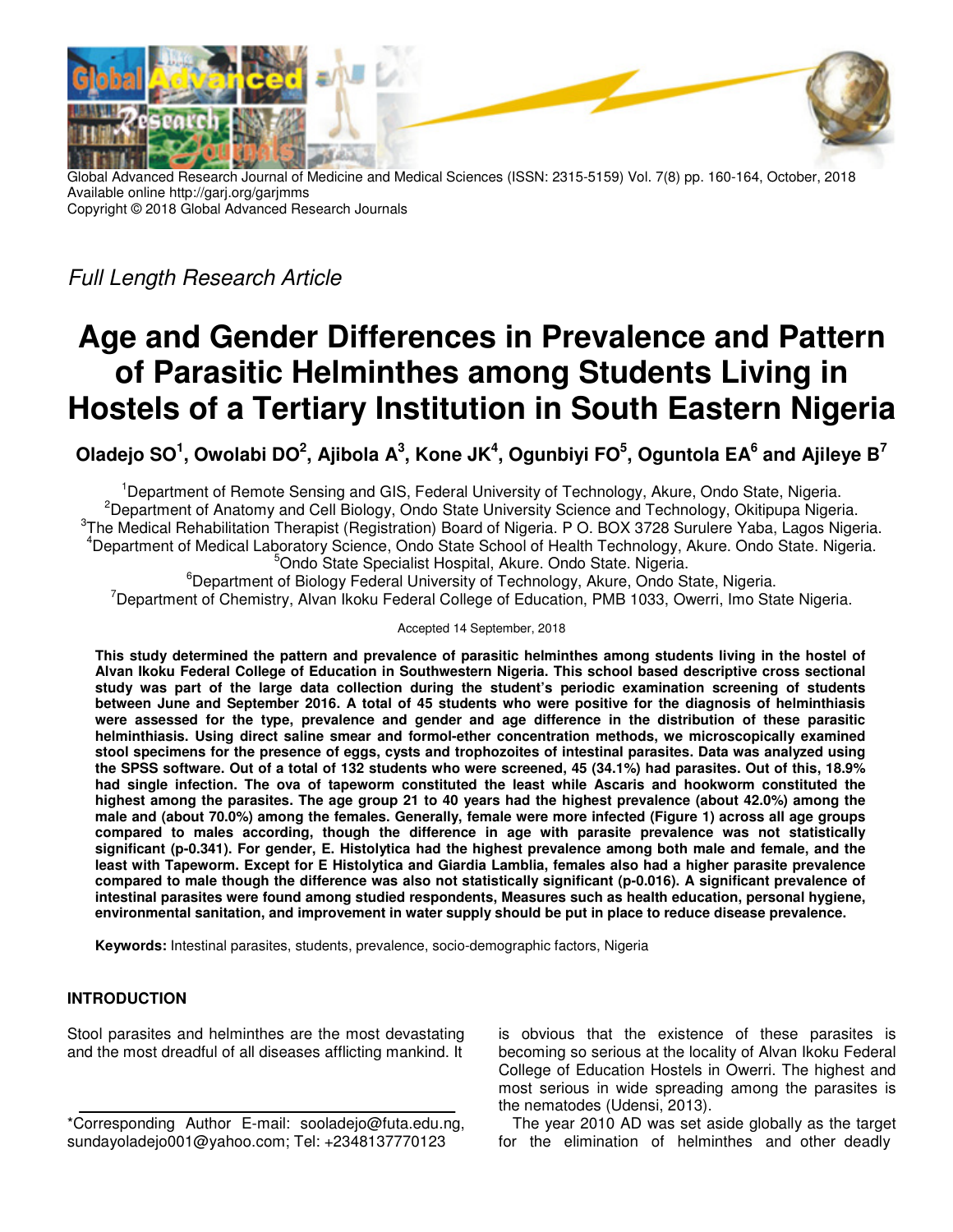diseases of public health importance, Nigeria inclusive. This target though desirable still eluded Nigeria despite several efforts of stakeholders. The development of a rapid assessment method for community diagnosis of helminthes diseases few years ago, and subsequent enhancement of the efficiency of large-scale distribution of Mectizan was innovative, and a valuable and timely intervention (Cheesbrough, 2009). Despite the yearly distribution of Mebendazole and other anti-helminthes, the problem of worm infestation is far from over.

Globally about two billion individuals got infected with intestinal parasites; mostly in resource poor settings. Apart from causing morbidity and mortality, infections with intestinal parasites have been associated with stunting and poor educational performance in schools. Helminthes are a polyphyletic group of eukaryotic parasites (Bar, 2009). They are worm-like organisms living in and feeding on living hosts, receiving nourishment and protection while disrupting their hosts' nutrient absorption, causing weakness and diseases (Dunn, 2011). However intestinal parasites live inside the digestive tract (Peters, 2010; WHO, 2009) and they are large multi-cellular organisms that are generally visible to the naked eye in their adult stages. Like protozoa, helminthes can either be free-living or parasitic in nature and in their adult form; helminthes cannot multiply in humans (William *et al.*, 2014).

Entamoeba histolytica is a typical example of a parasitic helminthes infecting about 50 million people Worldwide (Taiwo, 2009). Some of the factors contributing significant prevalence of the resulting Amoebiasis range from inadequate diets, poor environmental sanitation, overcrowding to poor personal hygiene among students in dormitories. This study would provide evidence based findings that could improve the standard of living of students as well as provision of adequate basic amenities in the student's hostels. If the present trend continued unabated, symptomatic E Histolytical infection usually presents as amoebic dysentery or amoebic liver abscess, fulminating dysentery, bloody diarrhea, weight loss, fatigue, abdominal pain and amoeboma while other organs such as the lungs, brain, spleen are sometimes involved (Suswan et al., 2012). Being a neglected disease to an extent, most de-worming programmes targeted young school children in primary and secondary schools while adults were being neglected. The objective of this study was to determine the pattern and prevalence of parasitic helminthes among students living in the hostel of Alvan Ikoku Federal College of Education in Southwestern Nigeria.

# **METHODS**

### **Study Area**

The study area was Alvan Ikoku Federal College of Education hostels in Owerri Municipal Local Government Area of Imo State. It is located between latitudes of 50 and 60<sup>N</sup>longitude of 60 and 70 $^{\text{E}}$ . The rainfall of the area varies from 2000mm to 2500mm per annum with a very high relative humidity. The area has a temperature range of 20<sup>oc</sup>. Owerri Municipal Local Government Area is populated by indigenes of the area and stranger. The population of the School was about 3000 students. There were separate hostels for boys and girls, with an average of six students formally allocated to a room, however most rooms have significant number of students not allocated but managing within the hostel and thus constituting overcrowding. There are toilet facilities and several markets where food and food products are sold. In addition to the institutional health centers, there is a teaching hospital, a general hospital, numerous PHCs and some private health facilities within the study area.

# **Study Population**

The reference population constitutes all students registered and formally allocated rooms within the hostels of the College. Those who directly participated in the study constituted the study population.

#### **Study design**

**Descriptive cross sectional study among selected** students from the various hostels in Alvan Ikoku Federal College of Education Owerri

#### **Sampling**

This is a subset of a larger study that screened students for the periodic medical examinations in the institution's health center. A total sampling of all students who had positive parasite results on screening was carried out. Efforts were made to ensure that all eligible students were recruited into the study and their consent obtained after detailed counseling on the rationale for the study.

#### **Survey instruments**

**A** checklist was used to collect basic socio-demographic data related to age and sex of respondents. It was ensured that these personal data corresponds with the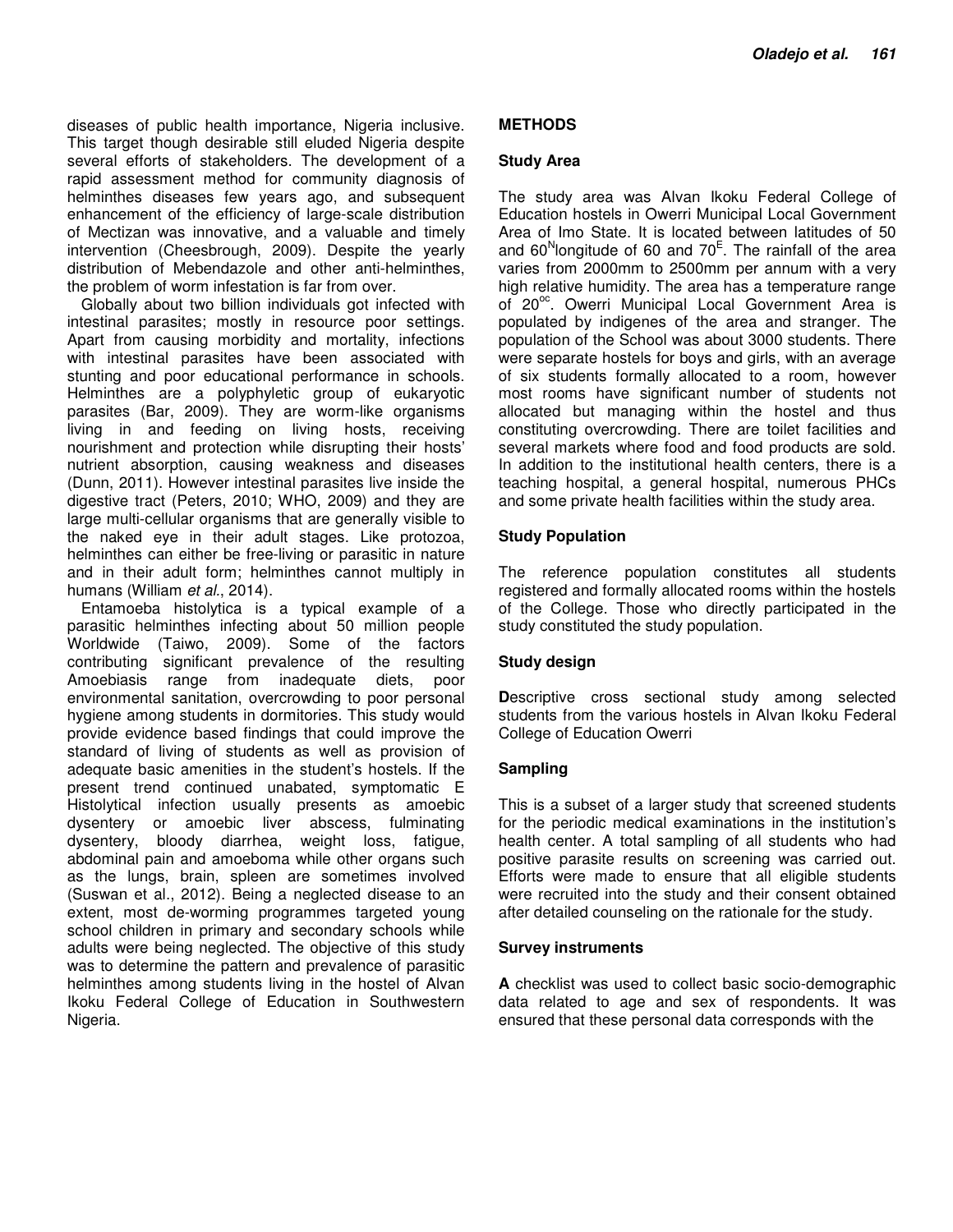labeling of the stol; samples before and after specimen analysis. Equipments and procedures used in identifying the parasites were standard and according to manufacturer's recommendations.

#### **Stool Analysis**

The respondents were given labeled collection cups and applicator sticks and were instructed on how to collect the samples. About 2g of fresh stool was collected from each respondent A portion each of the stool samples was processed with a direct microscopic technique to detect cysts, trophozoites, eggs and larva of intestinal parasites immediately. The remaining part was preserved in 10% formalin solution and stool examinations were performed using the formal-ether concentration technique .Two trained senior medical laboratory technologists examined the samples microscopically. Both the  $10\times$  and  $40\times$ objectives were used for detection of eggs and larvae of helminthes and cysts and trophozoites of protozoan parasites. Iodine solution was used to detect and identify cysts of protozoan parasites.

#### **Ethical consideration**

The ethical approval to conduct this study was obtained from the Federal Medical Centre, Owerri. Written permission were obtained from the management of the College of Education as well as individual students who participated in the study.

#### **Data analysis**

Data collected were entered into the SPSS software version 17.0 after data cleaning, and ensuring data validity through random manual checks. Data were presented in tables and charts. The Chi squared test was used to demonstrate association between relevant variables while p value was set at <0.05 as significant values.

#### **RESULTS**

Out of a total of 132 students who were screened, 45 (34.1%) had parasites. Out of this, 18.9% had single infection while the rest had multiple infections. Table 1 showed the types and distribution of the common parasite isolated in relation to gender. The ova of tapeworm constituted the least while Ascaris and hookworm constituted the highest among the parasites. The age group 21 to 40 years had the highest prevalence (about 42.0%) among the male and (about 70.0%) among the females according to Figure 1. Generally, female were more infected (Figure 1) across all age groups compared to males according, though the difference in age with parasite prevalence was not

statistically significant (p-0.341).

**Table 1.** Gender differences in ova of parasitic helminthes recovered from respondent's stoll samples

| Ova of parasitic helminthes | Female | Male |
|-----------------------------|--------|------|
| Ova of S. mansoni           | 10.0   | 20.0 |
| Ova of E. Histolytica       | 10.0   | 9.0  |
| Ova of Fasciola             | 9.0    | 10.0 |
| Ova of Ascaris              | 24.0   | 15.0 |
| Ova of Hookworms            | 13.0   | 10.0 |
| Ova of TapeWorm             | 4.0    | 6.0  |







**Figure 2.** Gender differences in distribution of intestinal parasites among the students

AS = Ascaris lumbricoides, ENT = Enterobius vernicularis.

HW = Hookworm. STR = Stronglyoides

 $TR = Trichuris trichuria, TW = Tapeworm, EC = Entanoeba coli,$ 

EH = Entamoeba histolytica,

For gender, E. Histolytica had the highest prevalence among both male and female, and the least with Tape worm according to Figure 2. Except for E Histolytica and Giardia Lamblia, females also had a higher parasite prevalence compared to male though the difference was also not statistically significant (p-0.016).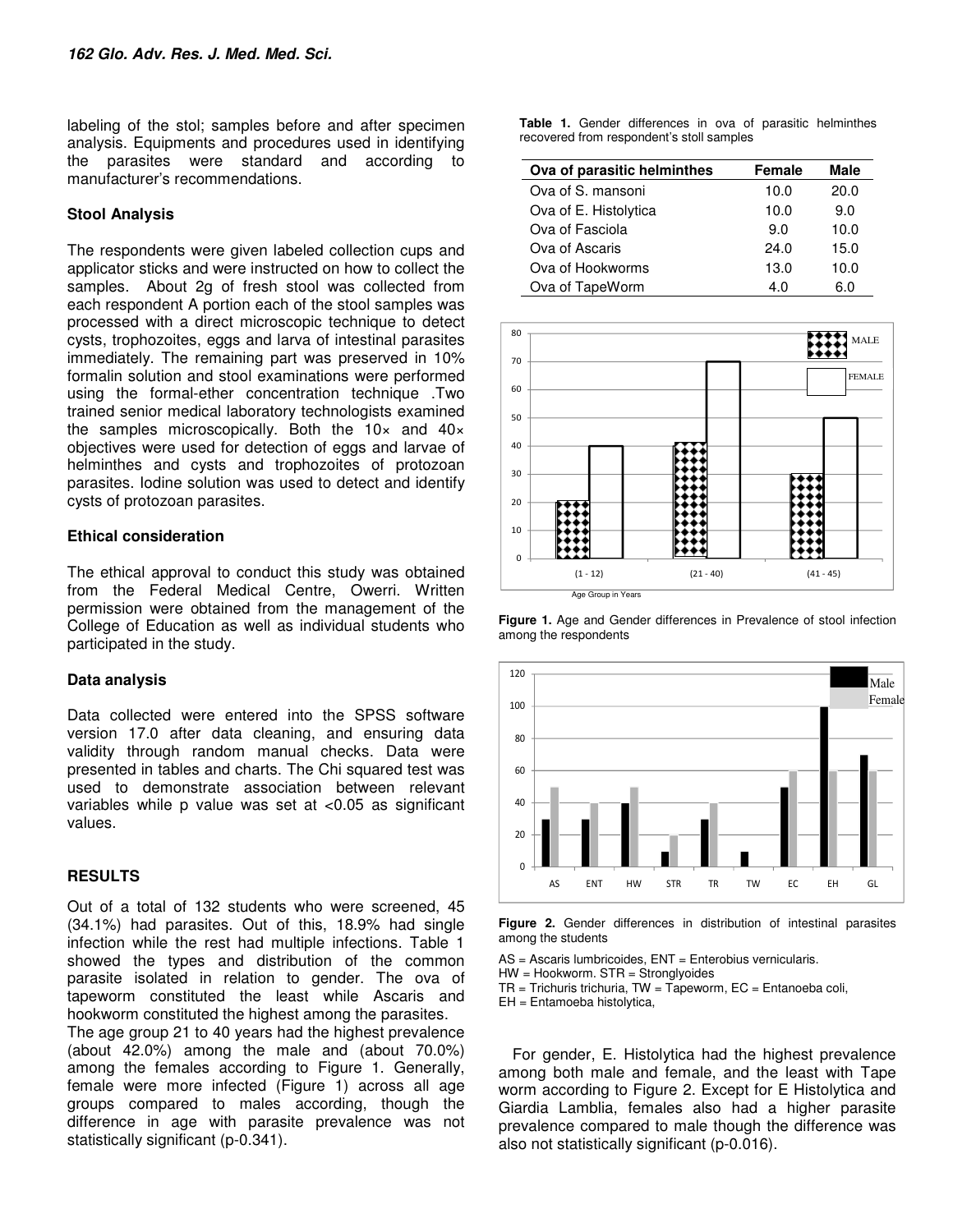

*Hookworm* 



egg



*Taenia solum Enterobus vernicularis* 



*Trichuris trichuria Garidia lombellia* 

 **= Parasitic Helminthes as seen under microscope.** 

# **DISCUSSIONS**

The present study attempted to assess the prevalence of different intestinal parasitic infections in the institution under study. This still appear a problem of public health importance in this locality. Our study reported that about one third of the students screened had parasites. This pattern agreed with another study (Naachar *et al*., 2013) but far lower when compared with reports of a similar study that reported 72.9% in Gondar, Azezo (Gee law, 2013). The differences may not be unconnected with a higher risk posed by respondents in the poor and developing countries most especially in the absence of adequate environmental, water and food sanitation.

The ova of tapeworm constituted the least while Ascaris and hookworms were more common. The fact that the highest and most serious in wide spreading among the parasites is the nematodes (Sah *et al*., 2013).This however disagreed with a study in which the the prevalence of *Ascaris lumbricoides, hookworm* and *Schistosoma mansoni* were lower compared to a schoolbased study done in Azezo, Gondar, about two fifths having single infection in our study agreed with another study conducted within the same country (Wright *et al*., 2015).

Our study reported higher prevalence among females s.While many studies reported that both males and females agreed have the same chances of being infected by these parasites Ibrahim *et al.* (2014); Obiukwu *et al*. (2008); and Mazigo *et al.* (2010);, and that helminthic infections were not sex dependent Agbolade *et al*. (2004) and Taiwo and Agbolade (2000), some local studies reported otherwise. In a similar study by Adeyeba and Akinlabi (2002) and Baldo *et al.* (2004), infection rates for intestinal parasites were higher in males than females. The none significant association between age and gender and prevalence of the parasites supports other studies (Adhikari *et al*., 2010; Sah *et al*., 2013).

Possible contributory factors (most especially among girls) includenot wearing of shoes or footwear when walking around at home since this expose the skin to penetration by soil transmitted helminths infective larvae,**i**ndiscriminate defection around all the corners of their hostels , Poor environmental sanitation ((Ayalew *et al*., 2011), Poor personal hygiene, eating of raw or unprepared vegetable (Ayalew *et al*., 2011). Poor food hygiene making flies accessible, Poor hand washing practices, Bad drinking water, Poor toilet facilities, Overcrowding in female hostels which is usually worse and helped in contributing a lot of their ill health. One major limitation to this study in the sense that the study was non-blinded.

# **CONCLUSION**

A significant prevalence of intestinal parasites were found among studied respondents, Measures such as health education, personal hygiene, environmental sanitation, and improvement in water supply should be put in place to reduce disease prevalence. It was recommended that school based deforming using albendazole and metronidazole, combined with hygiene promotion and improved sanitation be carried out.